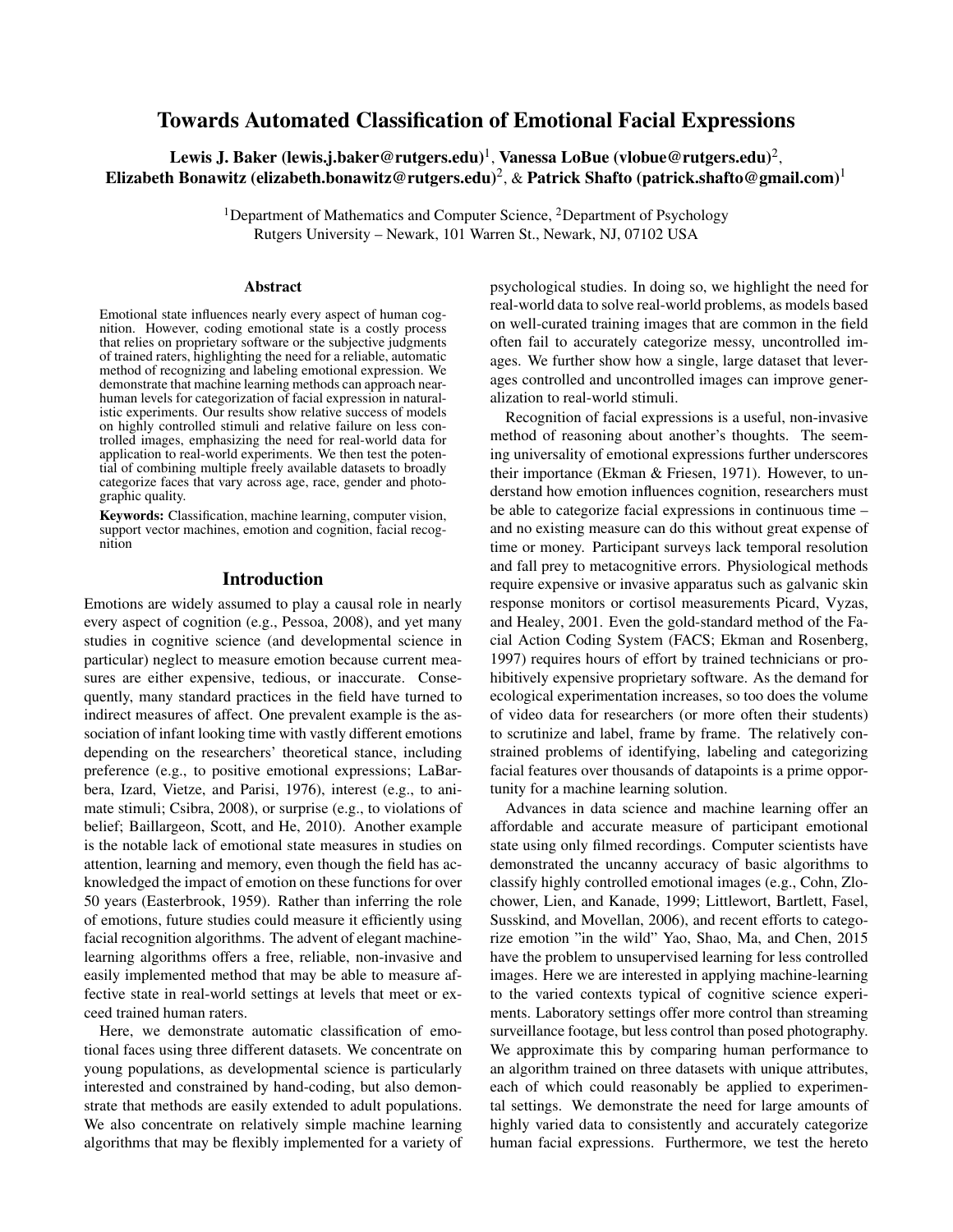unexplored possibility of combining a subset of the numerous publicly available face databases to generate a model that generalizes across age, ethnicity, gender and photographic conditions. It is worth noting that our goal is not to model human performance or develop new machine-learning methods; rather, we wish to explore the kinds of data required to approximate human-level emotion coding for cognitive experiments.

We begin by introducing several datasets with unique attributes of in interest to different applications. We define the methods required to use open-source libraries to create a simple machine-learning classifier. Applying this model to the datasets reveals that highly controlled training stimuli are more easily categorized, and that noisier, real-world stimuli are unsurprisingly more difficult. We discuss the tradeoff between accuracy and generality by amalgamating three datasets into a comprehensive model that is more robust to noisy input.

## General Methods

### Databases

Machine learning requires a large number of samples for reliable classification. However, the type of input can greatly affect the generalizability of the model. For instance, a model trained on only children's faces might not perform well with adult faces. Likewise, a model trained on highly controlled images might not perform well on naturalistic stimuli. We drew from three sources for training, each with a particular strength that could improve performance in a given setting. A "face" was defined as a front-facing image containing two eyes and no obstructions to facial features.

The CAFE dataset. Most face databases for psychology and machine learning focus on adults. However, a recent effort by LoBue and Thrasher (2015) documented the facial expressions of young children for applications in developmental psychology. Although stimulus sets exist for older children (aged 8-17, Egger et al., 2011) and adults (Cohn et al., 1999), the Child Affective Facial Expression (CAFE) set is the only collection featuring young children. The set contains photographs of 154 racially and ethnically diverse 2- to 8-yearold children posing for six emotional facial expressions (angry, disgusted, fearful, happy, sad, and surprised) as well as a resting neutral expression. Facial expressions were further labeled for "open" or "closed" mouths for angry, fearful, happy, sad and neutral faces. Disgust expressions were uniquely coded as with or without a protruding tongue. The CAFE set features multiple emotional faces for each child, though not every child demonstrated every subcategory of emotion. Altogether, the set contains 1192 images. Children's facial features offer a great deal of variability, and the ethnic diversity of the participant sample approximates the demographics of the United States.

The CAFE set was validated by a group of 100 independent adult raters, who viewed each image and labeled it with one of the seven emotions. Importantly, the images are labeled by the expression the child was asked to give, and not by the labels most often generated by the raters. This variability makes the CAFE useful to compare to computer models, as we can test the model's success on "difficult" or "easy" faces compared to human performance.

The CK+ dataset. One method of producing cleaner data for machine learning is to extract images with tightly controlled visual features. Although our focus is on developmental populations, the CAFE set is the only publicly available database of children's faces. We therefore included a dataset comprised only of extensively vetted faces: the Cohn-Kanade AU-Coded Expression Database, Version 2 (Lucey et al., 2010). The Cohn-Kande dataset (CK+) consists of over 11,000 image sequences of 120 adult models as they changed from neutral resting faces to peak emotional expression from 7 categories (the same as the CAFE expressions, with the addition of contempt). It is currently unknown whether training images from an adult dataset would improve performance on child facial categorization. Given the abundance of adult datasets, any improvement on child facial classification would expand the available training data for future models.

Machine vision researchers often use the CK+ dataset as a benchmark for performance of an algorithm (e.g., Littlewort et al., 2006). For our purposes, training the algorithm on the CK+ dataset allows us to test the best case scenario of facial classification, as it contains only highly controlled images with little cross-category variability. This comes at a cost to ecological validity, as all faces are of adults aged 18 to 30, and less than 18% were minorities. Additionally, whereas items in the CAFE set were validated using subjective judgments from adult raters, the peak faces from the CK+ database were validated using the Facial Action Coding System (FACS). Briefly, FACS categorizes faces into emotional categories using reliable expressions of specific facial motor groups, or action units (Ekman & Rosenberg, 1997). Lucey et al. (2010) validated the emotional labels given to each peak face using a linear support vector classifier trained on action units. Selecting these initial and peak faces generated 308 emotional expressions from the 6 emotional categories with a corresponding neutral face for each. A single neutral face was randomly selected for each participant to prevent over-fitting of neutral faces, leaving 120 neutral faces and a total of 428 faces.

Google image search by category. The CAFE and CK+ sets feature images taken under ideal lighting and camera positions, with labels that have been rigorously validated. However, real-world use of a facial expression classifier would necessarily include less-than-ideal photographic circumstances. To approximate the noisiness of real-world stimuli, we extracted images from a Google image search with the search term "X child face", where X was an emotional category of interest. Images were selected by research assistants, with the criteria that each image featured an individual human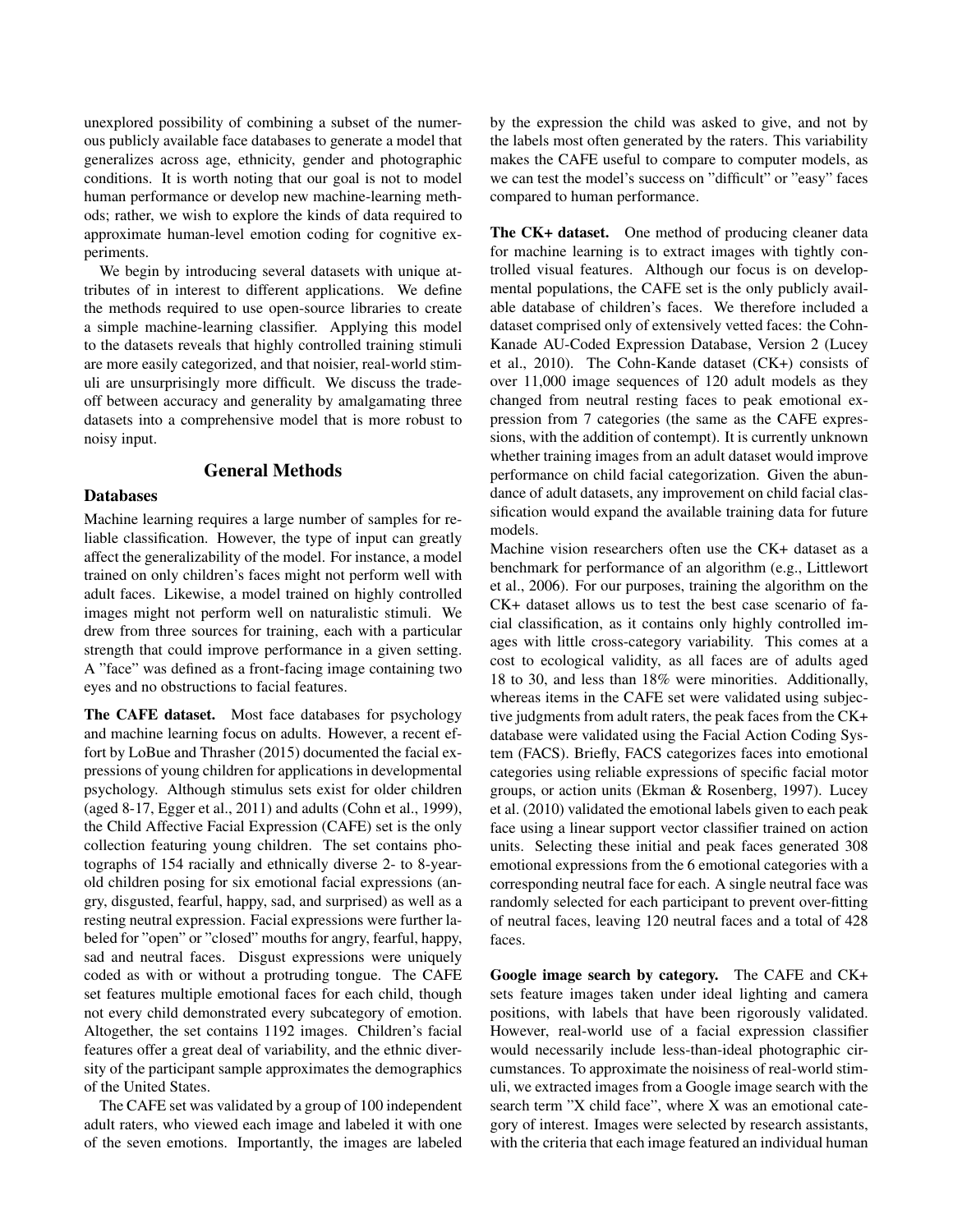child's face (approximately aged 3-10) without obstruction on the face area.

Research assistants terminated the collection of images if the total number of collected images exceeded 100 exemplars or if the search returned more than 20 images in a row without a viable exemplar. This produced only 2 neutral exemplars, so an additional search was conducted using "calm" and "serious" as additional terms for neutral. This produced a total of 609 faces from all seven categories

#### Face Extraction

Images from all datasets contained extraneous information, including body parts (e.g., hair and shoulders) or photographic artifacts (e.g., serial numbers in the CAFE and CK+ datasets, miscellaneous objects in the Google dataset). All images were passed through a facial recognition algorithm <sup>1</sup> and reduced to a 300 x 300 pixel rectangle centered on the identified face.

Facial recognition was conducted using Haar Featurebased Cascade Classifiers. Generally, the cascade classifier breaks an image into clusters of pixels and excludes clusters that do not resemble facial features from later analysis. The process is then repeated until only clusters that resemble facial features remain. For methodological details and validation, see Viola and Jones (2001). The end result is a computationally efficient method for identifying facial regions.

A trained cascade classifier was obtained from the OpenCV website (Itseez, 2016). All faces from all datasets were passed through the classifier and cropped. A member of the research team then examined each extracted face and discarded false positives on non-face objects. This method produced 1187 faces (5 removed) from the CAFE set, 427 faces (1 removed) from the CK+ dataset, and 477 faces (132 removed) from the Google dataset.

#### Human Validation

Image category labels for the CAFE and CK+ datasets were validated using adult human raters. To ensure that all images were of equal quality when training the classifier, we validated the Google dataset using 87 adult human raters recruited via Amazon Mechanical Turk. This was necessary to compare classifier and human performance for images that more closely resemble the real world.

Raters (median age: 31; 61 females, 41 college graduates, 28 parents) labeled a representative subset of the Google faces (between 47 and 49 images, evenly distributed across categories) into one of seven emotional categories. Raters also labeled a subset of the CAFE dataset (42 images, 6 from each category). The CAFE faces were evenly distributed by difficulty according to the CAFE set's previous validation metrics.



Figure 1: Validation of the CAFE and Google datasets by "online" human raters via Mechanical Turk vs in-person, "live" raters.

This was done to compare the performance of in-person (live) and online raters.

We first confirmed that Mechanical Turk raters performed comparably to live human raters (Figure 1). Overall accuracy of ratings for CAFE set images between live and online raters was significantly positively correlated ( $r = .783$ ,  $t_{412} =$  $25.53, p < .0001$ ). Furthermore, accuracy of online and live raters were further correlated for all emotional categories (lowest  $r_{surprise} = .410, t_{55} = 3.340, p = .001$ ; highest  $r_{sad} =$  $.820, t_{57} = 10.807, p < .0001$ , with the exception of happy expressions ( $r = .22$ ,  $t_{57} = 1.742$ ,  $p = .08$ ), which likely had a reduced correlation due to ceiling effects. These results support the use of Mechanical Turk raters to validate the Google dataset.

We then confirmed that the human categorization performance for the novel Google images were comparable to the CAFE images. A two-way ANOVA modeling mean online rater categorization performance by dataset and emotional label found significant differences in categorization accuracy by dataset ( $F_{1,877} = 8.753, p = .003, \eta^2 = .086$ ) and emotion  $(F_{6,877} = 89.504, p < .0001, \eta^2 = .881)$ . There was also a significant interaction  $(F_{6,877} = 2.366, p = .028, \eta^2 = .023)$ , indicating no significant difference between online and live raters for angry, happy, neutral, sad and surprised expressions (highest  $t_{877}$  [sad] = .9694,  $p = .167$ ), and significantly poorer performance by online raters for disgusted and fearful expressions (lowest  $t_{877}$  [disgust] = 2.134,  $p < .017$ ,  $d =$ .144). These results suggest that the Google dataset is comparable to the CAFE set for five of seven emotions and follows the same trends for sadness and disgust, making the Google set ideal for testing an algorithm on ecological images.

#### The Machine Learning Algorithm

Whole research communities are dedicated to the application of machine learning to emotional recognition, using both supervised and unsupervised algorithms for still image, video,

<sup>&</sup>lt;sup>1</sup>The facial recognition algorithm was adapted from the Open Source Computer Vision Library (OpenCV v2.4.13; Bradski, 2000) and programmed in Python 2.7. OpenCV is an open source library that provides a common infrastructure to machine vision applications in academia and industry.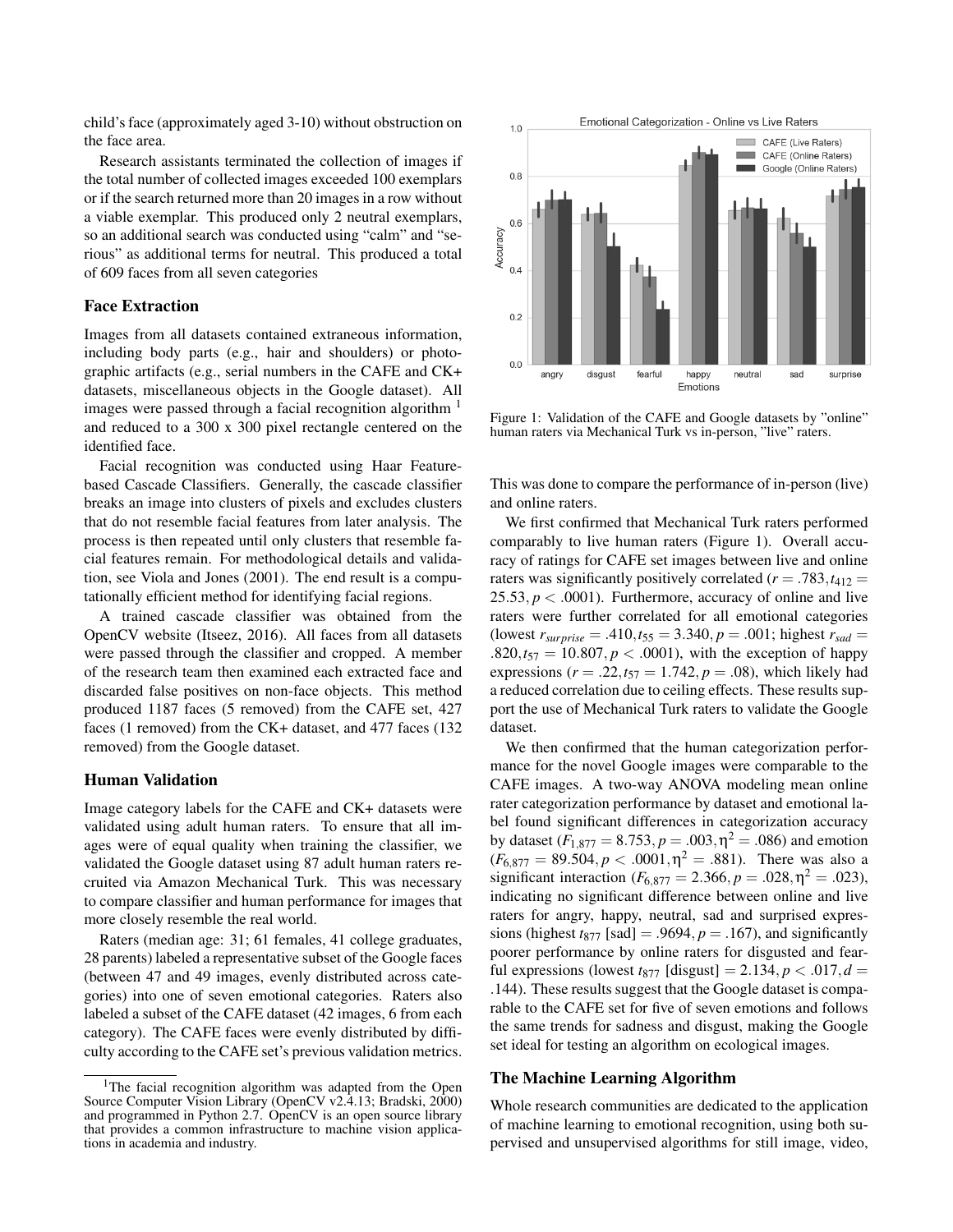audio or multimedia data (e.g., the EmotiW challenge at the annual ACM ICMI conference). Although there have been recent successes modeling dynamic features Littlewort et al., 2006, We opted to analyze still images to simplify implementation for the target demographic of psychologists, and used a supervised learning approach due to the relatively few training images available. We therefore selected a Support Vector Machine (SVM) algorithm, as SVMs are ideal for use by non-computer scientists for their simple implementation and ease of interpretation. SVMs have a long and successful history in image recognition (Tong & Chang, 2001), particularly with facial recognition (Osuna, Freund, & Girosit, 1997). An SVM is a type of supervised learning in which the algorithm identifies the optimal boundary between labeled data points. The boundary is defined by the support vectors, the subset of the data that define the boundary between classes. This boundary can then be used to infer, based on observed features, which category a novel image (or novel images) best fit. We recommend Cristianini and Shawe-Taylor (2000) for an in-depth overview.

We trained an SVM for each dataset, as well as on a comprehensive dataset containing training images from all three datasets. We used an open-source SVM classifier available through the scikit-learn database (Pedregosa et al., 2011). SVMs require the user to choose a similarity function, called a kernel, that governs the complexity of the possible boundaries between classes. There are many standard options for kernels including linear, polynomial, and radial basis function (RBF; aka Gaussian). Each computes similarity somewhat differently and they consequently differ in the kinds of classification boundaries they admit; as one might expect, a linear kernel gives a linear boundary and polynomial and RBF kernels allow non-linear boundaries. While these non-linear methods offer increased expressiveness, they also increase the risk of overfitting.

Additionally, there are two parameters that must be set and affect outcomes: the regularization parameter *C* and kernel coefficient γ. *C* is a regularization parameter which, when set to higher values, allows more complex solutions. The kernel coefficients γ affect the influence of specific specific supports. When  $\gamma$  is small, a support has broad influence on classification decisions, whereas when  $\gamma$  is large the influence of each support is localized to the area near the supporting data point. A grid search for kernels, {linear, polynomial, radial basis function (RBF)}, penalty parameters,  $C = (.001, .01, .1, 1, 10, 100)$ , and kernel coefficients,  $\gamma = (.0001, .001, .01, .1, 1, 10, 100, 1000)$ , yielded the optimal combination of a polynomial kernel with a  $C = 1$  and a  $\gamma = .0001$ , as assessed via cross-validation.

Although SVM classifiers are often used for facial recognition, training a classifier for emotional features offers unique problems. The classifier might divide faces by other similarities; emotional expressions are but a subset of the considerable variability between faces. For example, say a classifier is trained on two stimuli: Child A with an angry expression



Figure 2: Classification of test images improved as a function of training data. The top line denotes average human accuracy across live and online human validation; the lower line denotes chance.

and Child B with a happy expression. When presented with a test image of Child A making a happy expression, the SVM may be more likely to categorize the test image by the stable facial similarities of Child A than to the desired similarities in emotional expression of Child B. One solution might be to randomly select only one face per child participant in the CAFE and CK+ sets. This is not ideal, as it would greatly reduce the training set. Instead, we trained the SVM on all faces for a proportion of participants and tested on all faces for the withheld subset of participants. This eliminated the possibility that a test image might be paired with a training image of the same child, while also maximizing the richness of the dataset.

Another issue unique to emotional classification is the breadth of expression. For instance, the CAFE set makes a distinction between faces with open and closed mouths, and both the CAFE and Google sets contain exemplars that were difficult to label by human raters. We opted to include all instances under the basic emotional category, regardless of subordinate labels or validation score, so as to maximize training data with the greatest possible variation between features.

### Results

The algorithm was trained on incrementally increasing sizes of training data from all three datasets individually and a comprehensive dataset trained from all sources. Each sample size by dataset was repeated 40 times with a new random selection of training and test data to approximate error.

The primary goal of these analyses was to demonstrate machine-learning categorization on different training data versus human raters. Figure 2 illustrates overall performance by sample size for each of the datasets. An ANCOVA modeling dataset by training sample size revealed a significant effect of dataset  $(F_{3,1512} = 1412.39, p < .0001, \eta^2 =$ .540) and training sample size  $(F_{1,1512} = 1103.76, p <$ .0001,  $η<sup>2</sup> = .422$ ), with a significant interaction ( $F<sub>3,1512</sub> =$ 96.91,  $p = .0001, \eta^2 = .037$ ). Paired comparisons revealed that performance on within-dataset models increased faster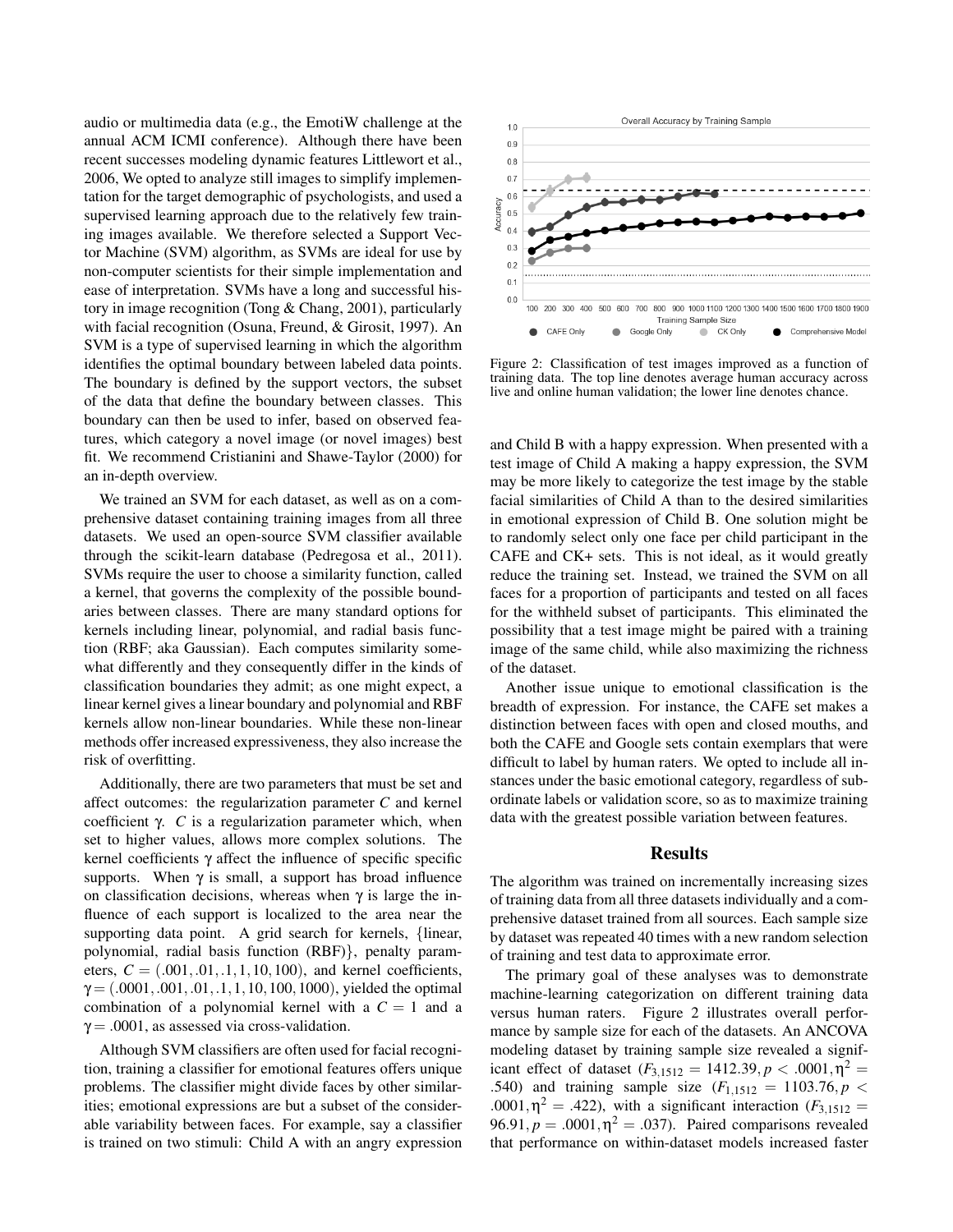

Figure 3: Classification by source of testing data. Accuracy on uncurated Google images improved with the comprehensive model.

than the comprehensive dataset as a function of training size (CAFE:  $t_{1512} = 12.246$ ,  $p < .0001$ ,  $d = .629$ ; Google:  $t_{1512} = 3.705, p < .0001, d = .191$ ; CK+:  $t_{1512} = 11.886, p <$ .0001, $d = .611$ ). Altogether, performance on all datasets improved as a function of training data, but performance on within-dataset models increased faster than the comprehensive model.

The bold dotted line on Figure 2 denotes average human categorization performance for the CAFE and Google sets, although it should be noted that no item-wise validation metrics were available for the CK+ set. T-tests revealed that maximum training sizes on the CK+ dataset exceeded human performance  $(t_{40} = 6.00, p < .0001, d = 1.90)$ . Classifier performance was significantly below human performance for the CAFE  $(t_{40} = -3.62, p = .0006, d = 1.145)$ , Google ( $t_{40} = -38.65, p < .0001, d = 9.92$ ), and comprehensive datasets  $(t_{40} = -39.51, p < .0001, d = 10.68)$ . Interestingly, human performance was not significantly correlated with classifier performance at maximum training sample size for any dataset (CK+:  $r = -.031, p = .837$ ; CAFE: *r* = .260, *p* = .105; Google: *r* = −.030, *p* = .869; Comprehensive:  $r = .240$ ,  $p = .135$ ), suggesting that the basis on which categorization decisions were made by the algorithm differed from human judgments.

It is crucial for future applications that a classifier not only categorizes within a training dataset, but can also generalize beyond that set. A common method of gauging generalizability is to train models for each dataset and test on the other datasets. However, all of the present datasets, particularly the CK+ dataset, have unequal numbers of exemplars for each emotional category. As classifier performance is directly related to the amount of training data, we would have to hold training data constant to the minimum possible value across all emotional categories and datasets, which in this case would be only 25 exemplars per category (the number of exemplars for "fear" in the CK+ dataset), for a training set of



Figure 4: The comprehensive model from all three datasets paralleled human performance.

only 175 images. Instead, we tested how well a single comprehensive model performs against maximally trained models for each individual dataset (the within-set models). This comparison demonstrates how the addition of training images outside the dataset improves performance. An ANOVA comparing accuracy by model type (within-dataset or comprehensive) and source of test images revealed a no effect of model  $(F_{1,234} = 0.001, p = .973, \eta^2 < .001)$  but a significant effect of test image source  $(F_{2,234} = 1175.71, p < .0001, \eta^2 =$ .961) as well as a significant interaction  $(F_{3,234} = 47.13, p <$ .0001, $\eta^2 = .039$ ). Accuracy for the comprehensive model was significantly greater than the within-set model for Google  $(t_{234} = 6.03, p < .0001, d = .792)$ , not significantly different for CK+ test images  $(t_{234} = 1.09, p = .140, d = .142)$ and significantly less for CAFE test images ( $t_{234} = 6.50, p <$  $.0001, d = .849$ . Comparing Figure 2 and Figure 3, the overall performance deficit of the comprehensive model relative to the CK+ and CAFE sets in Figure 2 are due to the high proportion of training images in the comprehensive model that come from the CAFE set (57.9%). Importantly, these results show that a comprehensive dataset from multiple curated sources improves classification of more realistic and uncontrolled Google set.

Finally, it is worthwhile to see how a comprehensive dataset compares to human raters. Figure 4 compares human and comprehensive model performance by emotional category. An ANOVA modeling emotion by rating type (human vs the comprehensive algorithm) revealed than human raters were significantly more accurate than the classifier  $(F_{1,546} = 1450.24, p < .0001, \eta^2 = .567)$ . There were significant differences by emotion  $(F_{6,546} = 1021.81, p <$ .0001,  $\eta^2$  = .400) as well as a significant interaction ( $F_{6,546}$  =  $84.51, p < .0001, \eta^2 = .048$ .

Overall, these results suggests that the comprehensive dataset follows similar trends as human raters. Sampling from multiple datasets improves performance on the highly